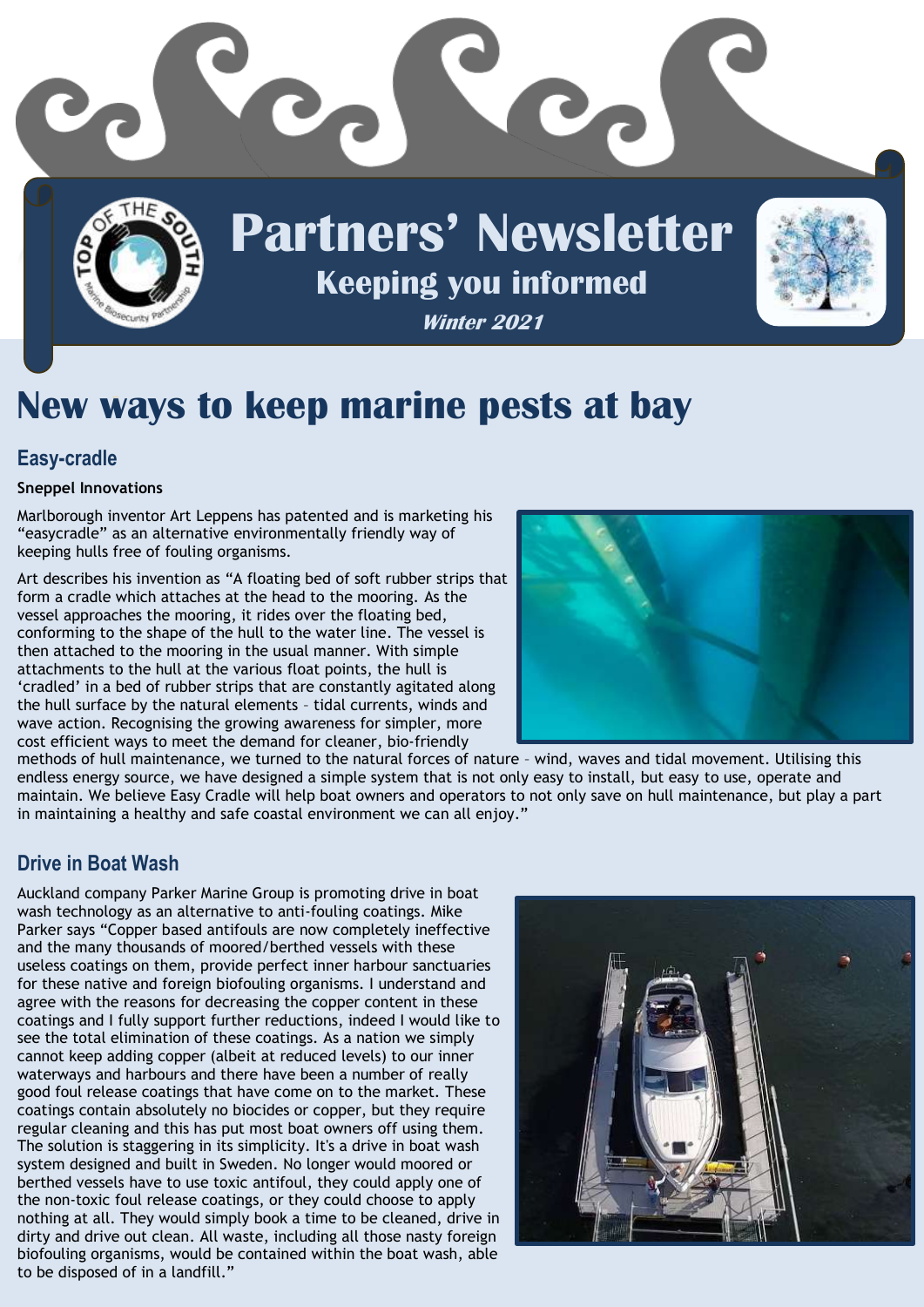## **Cawthron - Bilge water project**

### **Have you ever wondered what is floating around in your oily or fishy bilge water?**

Well, it turns out it can contain a diverse range of life-stages of marine critters, including pests. For over five years, Cawthron has been researching the biosecurity risks associated with bilge water discharges from small vessels, and collectively our work has shown that this risk can and should be managed.

Recently, a selection of vessel operators was asked general questions about their vessel and specific questions about their bilge water practices. Overall, biosecurity risks from bilge water discharges was assessed as being highest for yachts, followed by launches, trailer boats and commercial vessels. Of the 110 vessels surveyed, only three reported not having a bilge system on board. The proportion of vessels with pre-discharge treatments (e.g. in-line filters) was low (13.7%), confirming the potential for organisms to be viable at discharge. Yachts were characterised by a high frequency of use, visits to multiple regions and a high likelihood of bilge water on board when leaving port (i.e. high-risk source regions). Almost all yachts operated automatic bilge systems, suggesting that discharge occurs primarily when the volume is sufficient to trigger the pump mechanism and that associated bilge water could be carried significant distances. In contrast, only one in five trailered boats surveyed had automated bilge systems, but over half used manual discharge on departure from a location suggesting short distance carriage for bilge water associated with this vessel type.

**Our findings** show that bilge water does pose a biosecurity risk and highlights the variability within and across vessel types, operating systems, and operator behaviours. So how do we manage these risks? Awareness of where bilge water discharges are occurring represents the most easily achievable reduction in risk. We suggest all boaties **empty the bilge before setting out on a trip**, **use the**



Bilge discharge.



Bilge water from yacht.

**pump regularly** throughout the day so that any pests that end up in the bilge are not transported with you, and **don't discharge bilge water near high-value locations** like marine reserves and marine farms.

This work was funded by the National Institute of Water and Atmospheric Research Ltd (NIWA) under Coasts and Oceans Research Programme 6, Marine Biosecurity (SCI 2017/18).

**For more information:** Lauren Fletcher, Cawthron Institute, [lauren.fletcher@cawthron.org.nz](mailto:lauren.fletcher@cawthron.org.nz)

Fletcher LM, Zaiko A, Atalah J, Richter I, Dufour CM, Pochon X, Wood SA, Hopkins GA (2017) Bilge water as a vector for the spread of marine pests: a morphological, metabarcoding and experimental assessment. Biological Invasions 19:2851-2867

Pochon X, Zaiko A, Fletcher LM, Laroche O, and Wood SA (2017) Wanted dead or alive? Using metabarcoding of environmental DNA and RNA to distinguish living assemblages for biosecurity applications. PLoS ONE 12(11): e0187636.

Fletcher LM, Atalah J, Hopkins GA (2020) Biosecurity risk associated with bilge water from small vessels: an evaluation of systems and operator behaviours. Marine and Freshwater Research DOI:10.1071/MF20148.

# **Biosecurity Matters: Seeking Your Feedback**

Cawthron Institute and Scion are interested in the views, attitudes and reservations of boat owners about preventing the spread of marine pests and biofouling (biological growth) on their boat hulls. They are implementing the five-year Marine Biosecurity Toolbox Research Programme [www.biosecurity-toolbox.org.nz](http://www.biosecurity-toolbox.org.nz/)

Owners of boats moored at wharves, marinas, or piers (not trailer boats) are invited to participate in a small discussion group in Nelson on **31 August 2021** (evening). This will take approximately 90 minutes. Findings will help inform the development of a nation-wide survey to better understand boater values for more targeted and appropriate biosecurity interventions. Involvement is entirely voluntary and any views or information you share will be kept confidential.

If you would like to take part, please contact: [Alaric.McCarthy@cawthron.org.nz](mailto:Alaric.McCarthy@cawthron.org.nz)

![](_page_1_Picture_19.jpeg)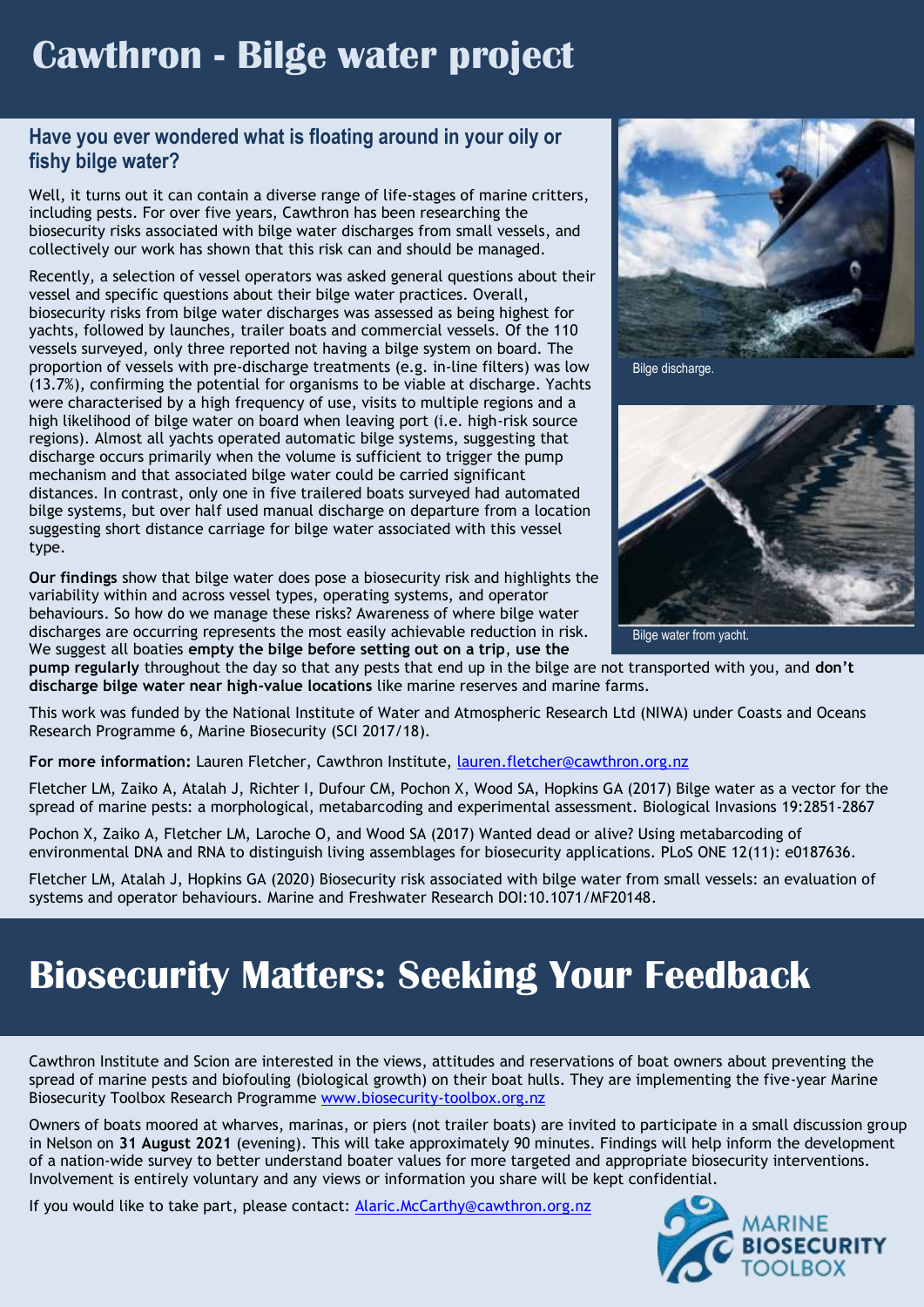## **Fanworm find in Picton Marina**

#### 1 **One large fanworm was recently detected in Picton Marina by a commercial diver undertaking maintenance checks on a vessel hull.**

The fanworm was large, approximately 350mm long, found on a pontoon jetty near the coat hanger bridge. Marlborough District Council responded by putting a dive contractor in the water to carefully check over the entire jetty including the piles and all boats on the jetty. Intensive lead lining was also undertaken on the seafloor below the immediate area. Nothing further was found.

111

It is likely that this fanworm has been there for a number of years before growing long enough to stick out of the fouling on the jetty. The find was the first fanworm found in Picton Marina since 2018. While it isn't good news that the fanworm was found it was positive that the diver recognised that it was a pest species.

Throughout the Americas cup period Marlborough District Council engaged with arriving super yachts to ensure their vessels were clean and not carrying any pests. All vessels that council made contact with were able to provide evidence of their last clean, no areas of concern arose out of this. One 66m long vessel was snorkelled to ensure the cleanliness certificates where of a good quality. The boat was very clean with a light slime layer.

![](_page_2_Picture_5.jpeg)

Photo: Marlborough District Council.

Councils regular Autumn surveillance work has been undertaken throughout the Picton and Waikawa Marinas along with the Waikawa Bay moorings area. No further fanworm have been found.

More surveillance work is planned to be undertaken before the end of June in the Grove Arm, Port Underwood, Ship Cove and Shakespeare Bay areas provided that weather conditions allow.

### **Auckland steps up control of marine pests**

![](_page_2_Picture_10.jpeg)

### New stringent rules made by the Auckland Council will help protect the Top of the South<br>from harmful marine organisms. **from harmful marine organisms.**

Auckland has a wider range of harmful marine organisms than any other region in New Zealand and is a key source region for hull fouling organisms that can reach here. The Council is using education and regulation and has stepped up regional surveillance. They say that "*Tāmaki Makaurau/Auckland is highly connected to other regions of Aotearoa/New Zealand through the movement of both commercial and recreational vessels, and it is likely that new species will continue to be introduced and spread. However, effective management systems would reduce the rate of spread and prevent some new species from establishing."* The new rules are largely aligned with a number of other regional and territorial authorities, to assist in reducing the human-mediated spread of pests between regions, as well as within Tāmaki Makaurau/Auckland itself. They say that "*Aligned rules will also make compliance easier for vessels moving between regions. "*

In summary the new rules say that:

- *All owners or person in charge of any craft in the Auckland region must ensure that the level of fouling on the hull and in niches of the craft does not exceed 'light fouling'.*
- *Any craft entering any marine water body in the Auckland region from the land must be free of all ballast water, bilge water, holding tank water or sea water held in any other container.*

No more than "light fouling" means:

- *Slime: a hull can be partially or completely covered in biofilm (aka slime). You can "write" with your finger through slime.*
- *Macro-fouling (barnacles, worms, weed etc): can cover no more than 5% of the hull, including niches such as inlets, outlets, rudders, propellers etc. The species of fouling doesn't matter to this measurement: total coverage must be no more than 5%. However, if pest species are present then you must not move the craft to a new location as this will involve communicating the pest.*

The Council has also made it unlawful to allow a hull to become so heavily fouled in its region that passive discharges occur, without obtaining a Resource Consent. All of this means that all vessels coming to the Top of the South from Auckland will now be required on leaving to meet higher standards than are set by local rules here.